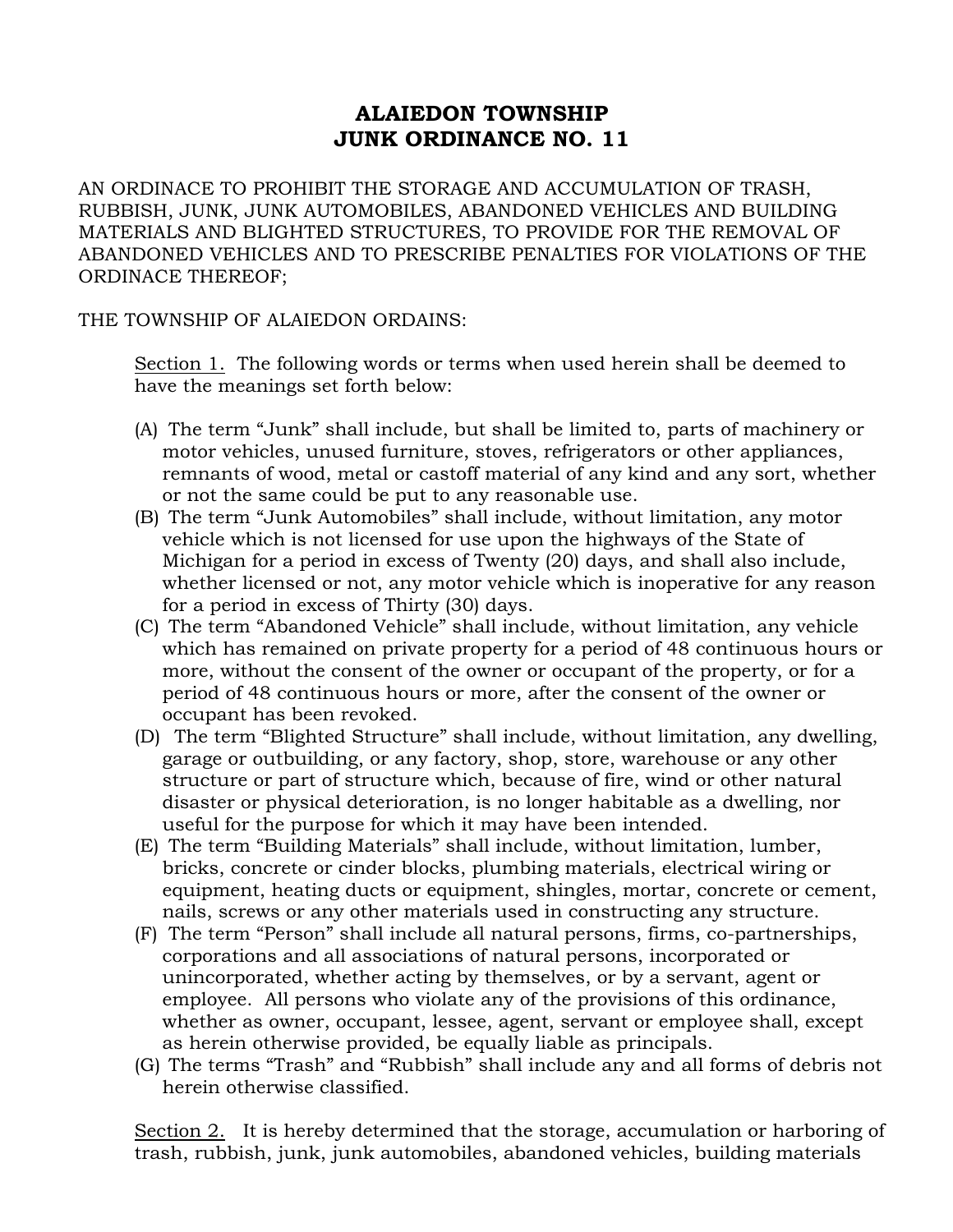and blighted structures tends to result in blighted and deteriorated neighborhoods, residences and open spaces, the spread of vermin and disease, is hazardous to persons and property and is contrary to the public, peace, health, safety and general welfare of the community.

Section 3. It shall be unlawful for any person to store or to permit the storage or accumulation of trash, rubbish, junk, junk automobiles, or abandoned vehicles on any private property in the Township except within a completely enclosed building or by qualifying for a special exception as set forth hereinafter.

If a person can demonstrate the substantial hardship in complying with this Section, that person may apply to the Township Building Official for a special exception. In addition to demonstrating substantial hardship, the person must provide an alternate means of storage, other than in an enclosed building, which comports with the general purposes of this ordinance and which will not cause an attractive nuisance to children or promote vermin and disease.

If the Building Official denies the special exception and does not approve of the alternate means of storage, the person may file an appeal within Thirty (30) days to the Board of Trustees of Alaiedon Township.

(A) It shall be unlawful for any person to harbor or permit a blighted structure on any private property in the Township except by qualifying for a special exemption as set forth hereinafter.

If a person can demonstrate the substantial hardship in complying with this Section, that person may apply to the Township Supervisor for a special exception. In addition to demonstrating substantial hardship, the person must provide an alternate means of safety precautions which comports with the general purposes of this ordinance and which will not cause an attractive nuisance to children or promote vermin and disease.

If the Township Supervisor denies the special exception and does not approve of the alternative means of safety precautions, the person may file an appeal within Thirty (30) days to the Board of Trustees of Alaiedon Township.

Section 4. It shall be unlawful for any person to dismantle, cut up, remove parts from or otherwise disassemble any automobile, whether or not the same be a junk automobile, abandoned vehicle or otherwise or any appliance or machinery, except in a completely enclosed building.

Section 5. The Township of Alaiedon may remove or cause to be removed any junk automobile or abandoned vehicle, or part of either, from any unenclosed private property after having notified, in writing, the owner or occupant of such property of his intention to do so at least 48 hours prior to such removal. Such notice shall be served personally upon the owner or occupant of the property, if occupied, or may be posted in a conspicuous place upon vacant or unoccupied property. Such junk automobile or abandoned vehicles, or parts of either, shall be removed to the automobile pound land and disposed of in accordance with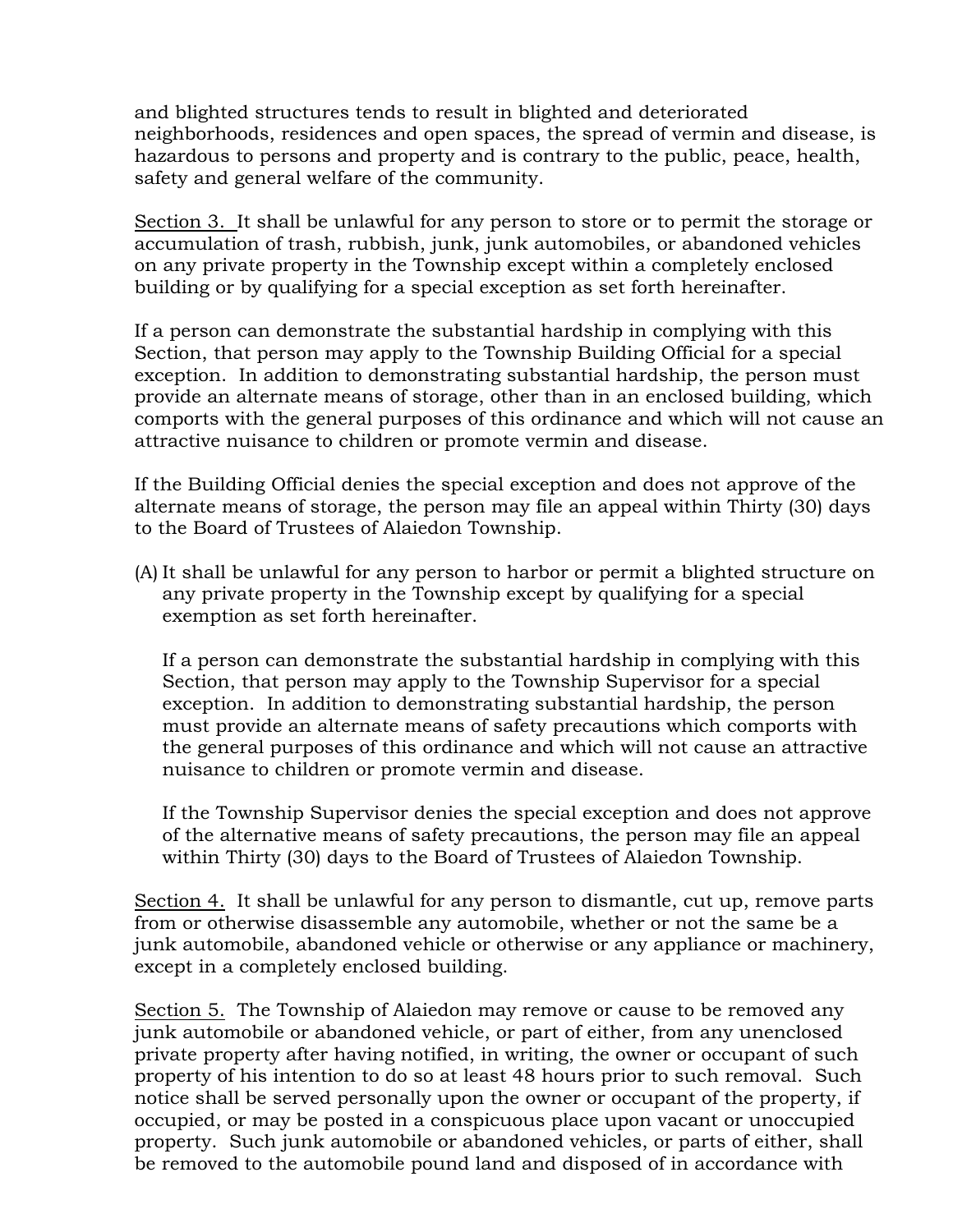law. Such removal by the Township shall not excuse or relieve any person of the obligation imposed by this ordinance to keep his property free from obligation imposed by this ordinance to keep his property free from storage or accumulation of junk automobiles or abandoned vehicles, or parts of either, nor from the penalties for violation thereof.

(A) The Township of Alaiedon may remove or cause to be removed any blighted structure, or part of, after having notified, in writing, the owner or occupant of such property of his intention to do so at least 48 hours prior to such removal. Such notice shall be served personally upon the owner or occupant of the property, if occupied, or may be posted in a conspicuous place upon vacant or unoccupied property. Such blighted structures or parts of, shall be removed and disposed of in accordance with law. Such removal by the Township shall not excuse or relieve any person of the obligation imposed by this ordinance to keep his property free from blighted structures, or parts of, nor from the penalties for violation thereof.

Section 6. Enforcement and Penalties.

(A) This ordinance shall be enforced by the Township Building Official or the Township Supervisor.

(B) The owner, if possible, and the occupant of any property upon which such violation or violations of this ordinance hereof are found to exist shall be notified in writing to remove or eliminate such causes of said violations or violations from such property within ten (10) days after service of the notice upon him. Such notice may be served personally or by mail. Additional time may be granted by the enforcement officer where bonafide efforts to remove or eliminate such causes of said violation or violations are in progress.

(C) The Township can take whatever legal remedies are available if the person served fails to comply with such notice within the time allowed.

(D) Violations of this ordinance shall be a civil infraction which shall be punishable upon finding of responsibility thereof by a fine not to exceed \$500.00. (E) The Township Building Official and Supervisor are authorized to issue municipal civil infraction citations or notices.

(F) If the person served fails to comply with such notice within the time allowed, the Township can assess and levy for the cost of cleanup and place said amount On the tax roll for the property in which the violation is occurring.

Section 7. This ordinance and the various parts, sections and clauses thereof, are hereby declared to be severable. If any part, section, paragraph, sentence, clause, phrase or word is judged unconstitutional or invalid, by any court of competent jurisdiction, it is hereby provided that such adjudication shall not affect, impair or invalidate the remainder of this ordinance.

Section 8. This Ordinance shall become effective the  $16<sup>th</sup>$  day of June 1983.

 Lyle Oesterle, Clerk Alaiedon Township Board